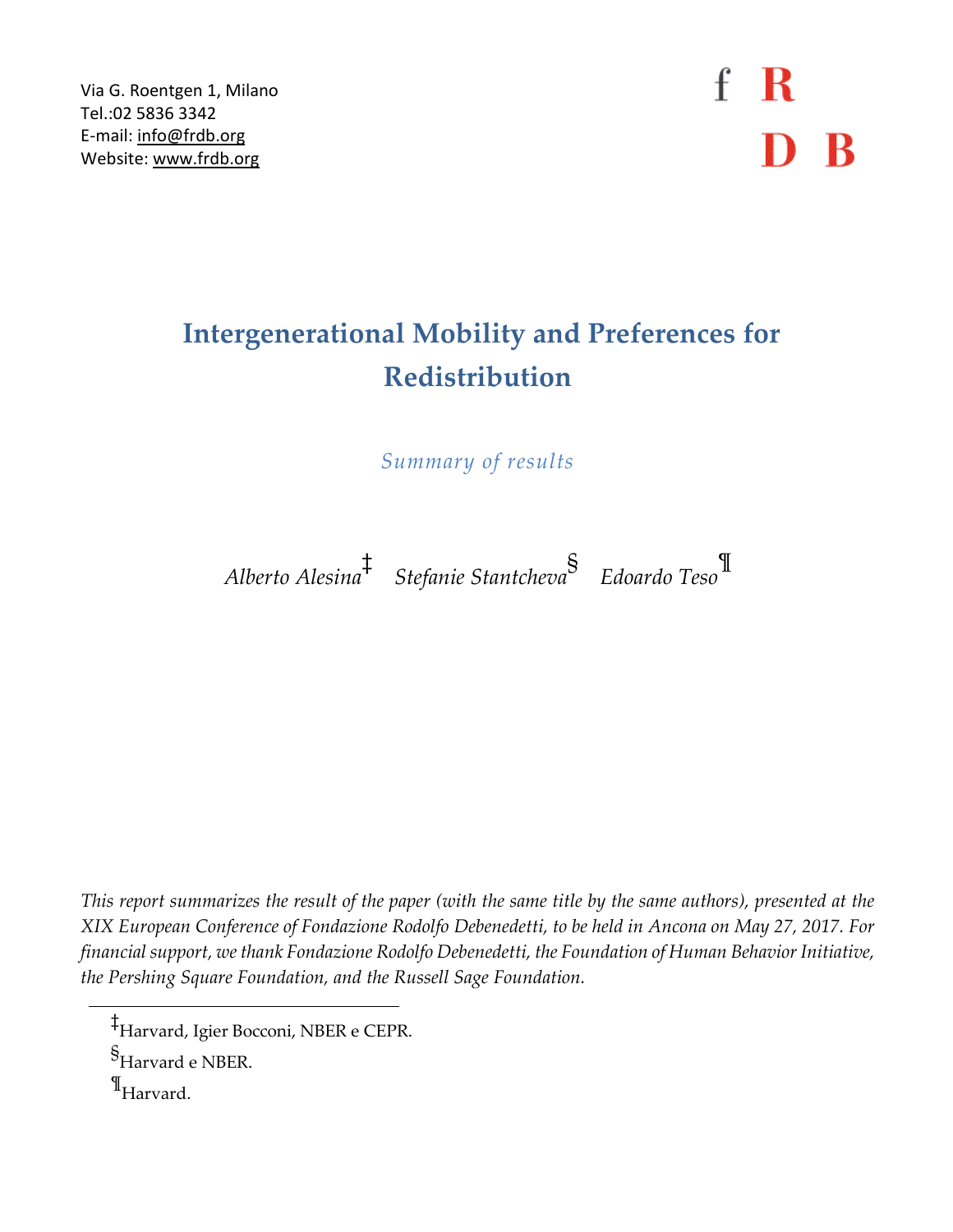Inequality has been increasing in the US and in several other countries. People's views and tolerance for inequality are linked to perceptions of equality of opportunity. If one believes that there are reasonably equal opportunities for all to be successful, and people move up and down the income ladder, then inequality is acceptable because is the result of a relatively "fair game".

Americans in general consider the market system relatively fair. They view wealth as a reward for ability and effort, and poverty as the result of inability to take advantage of opportunities. Europeans believe that the economic system is unfair and that wealth is the result of family history, connections, and sticky social classes. On the contrary, poverty is due to bad luck, and is "society's fault". These different views may be due to the different history of the two places. The history of Europe is one of centuries of feudalism with wealth associated to nobility and birth. Feudalism did not exist in the US, where the first generation of wealthy individuals was self-made immigrants. These different views may be one of the reasons why the welfare systems in Continental Europe are more generous than in the US. However, the data suggest that, on average, today intergenerational mobility in the U.S. may in fact not be systematically higher than in Europe.

Do people have realistic views about actual intergenerational mobility? What is the link between perceived or actual intergenerational mobility and support for redistribution policies? Are there different effects for equality of opportunity policies (education, health, bequest and estate taxes, etc.), or equality of outcome policies (social insurance, progressive taxation, safety net policies, etc.)? Is there heterogeneity in perceptions by socio-economic background and political views? Do people believe that governments have the ability to correct the barriers which limit social mobility?

These are some of the questions which we try to answer in our paper. In order to answer them, we collected cross-country survey and experimental data for five countries: France, Italy, Sweden, the U.K., and the U.S. We constructed a representative sample in these countries. We were also very careful in designing a survey which was clearly understandable and we took care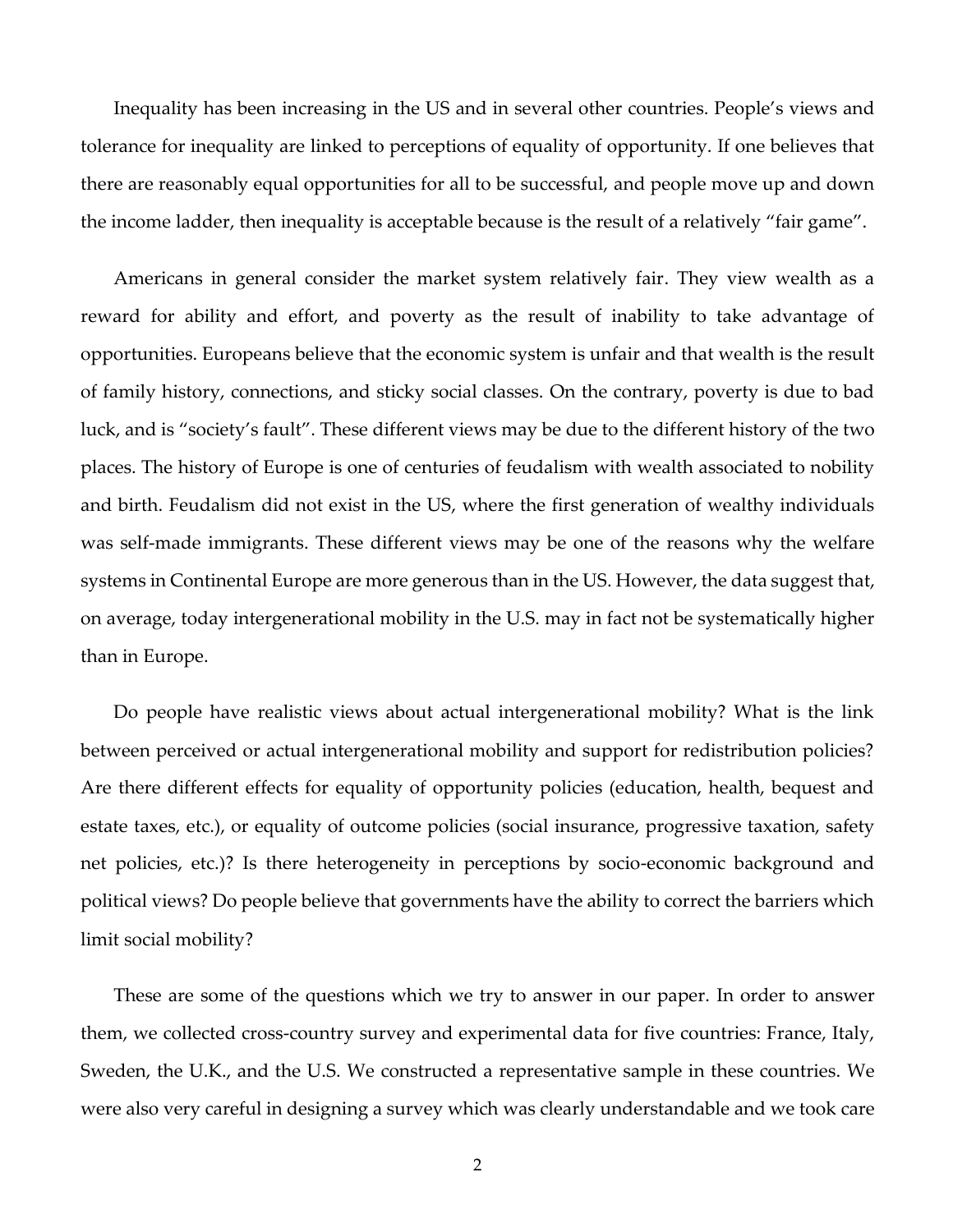of eliminating answers which were clearly meaningless, incoherent and reflected lack of attention of the respondent. We used a commercial survey company and we were actually favorably surprised by the fact that very few answers were clearly unacceptable because incoherent or "crazy". The survey was conducted in September and October 2016.

We begin by comparing the perceptions of mobility to recent data on actual intergenerational mobility (mobility in short) in these countries. We assembled, with as much care as possible, the best possible data on intergenerational mobility for these five countries. The first step in our analysis was to elicit answers about what respondents think about the chances that children born in the bottom quintile have to make it into various quintiles of the income distribution.

We discovered that Americans are more optimistic than Europeans about intergenerational mobility, and they are too optimistic relative to the actual mobility in the U.S., especially about the probability of making it from the very bottom to the very top quintile (the embodiment of the "American dream" idea). The degree of social mobility varies a lot within the United States. It is higher in the North, North-West and lower in the South, South-East. Interestingly, Americans are especially optimistic in areas where the actual mobility is especially low, an issue which deserves further research.

Europeans are not only more pessimistic than Americans; they are also too pessimistic relative to the actual degree of mobility especially about the probability of a child from a family in the bottom quintile of remaining stuck in the bottom. Europeans underestimate the likelihood that somebody can make it out of poverty.

We were surprised by how relatively accurate (on average) were the numerical answers given by the respondents, but we also checked them against more qualitative answers about perceived chances of social mobility.

Both Americans and Europeans believe that individuals with talent and those who put a lot of effort in have a higher chance of making it out of poverty to the middle class, but few believe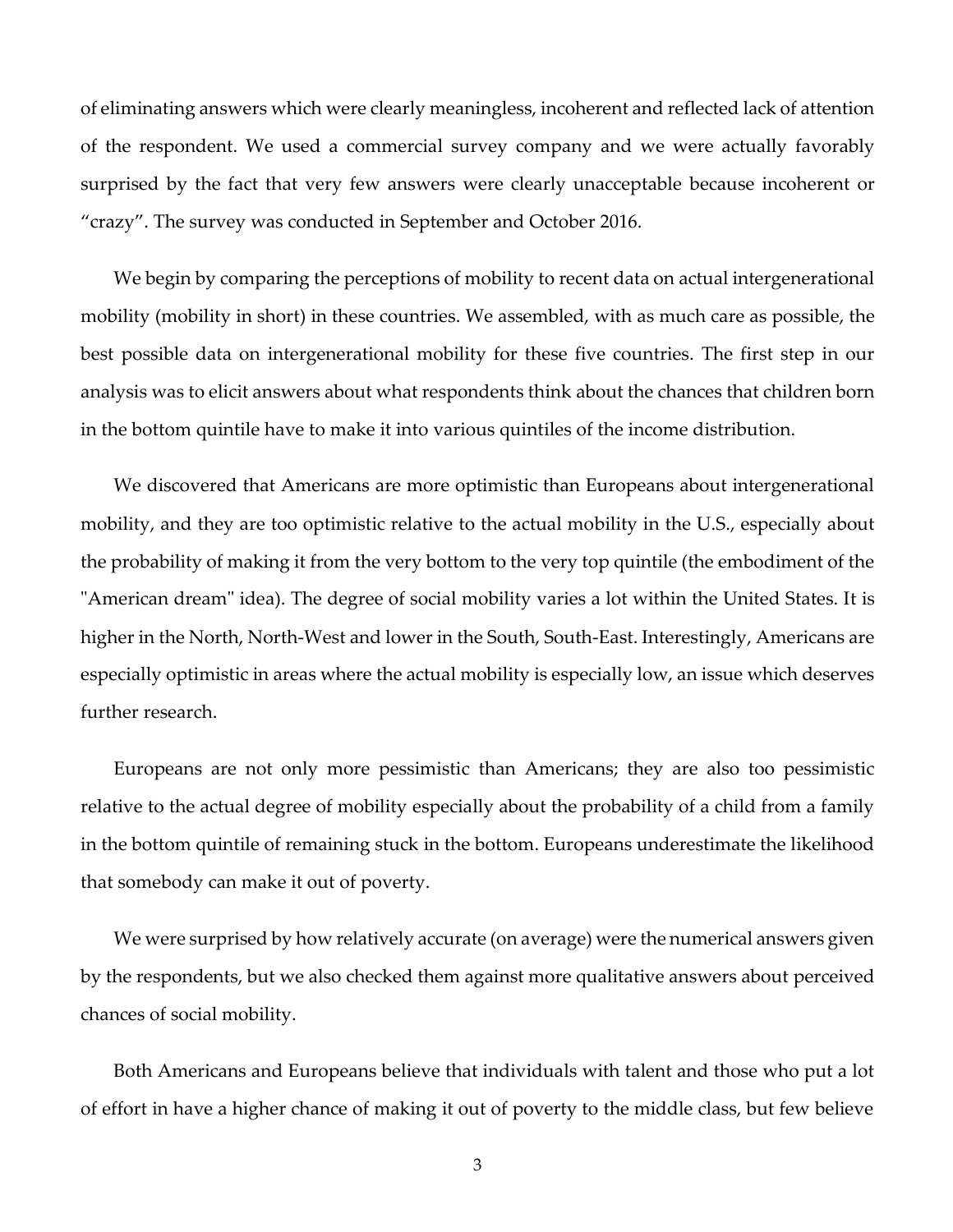that individual effort can make a large difference for making it to the very top. Left-leaning individuals are more pessimistic about social mobility, the fairness of the economic system, and the importance of individual effort (i.e., they believe that even with effort the poor are stuck). The polarization is especially strong in the U.S., but significant in all countries. Interestingly, we found that rich individuals are more pessimistic about social mobility, a result which deserves further attention.

We then move to questions related to government intervention to facilitate intergenerational mobility. We asked many specific questions to elicit answers about views about the progressivity of the income tax system and preferences about government spending in ex-post redistribution and social protection versus equal opportunity policies (health and education) and the residual (infrastructures defense, pensions etc.). We were careful to highlight the budget constraint of the government to avoid answers which did not account for the fact that more spending implies higher taxes. We were careful to make sure that people did not forget that there is "no free lunch".

We found that pessimism and optimism about mobility are significantly correlated with policy preferences: across all countries, more pessimistic respondents tend to favor more progressive income taxes and higher levels of government involvement for equal opportunity policies like education and health. In fact, we noted that respondents were especially keen in supporting government spending in equal opportunity, rather than in social protection, as a response to low social mobility.

The correlation between policies and mobility perceptions is much stronger for left-wing respondents, and weaker for right-wing respondents. In other words, left-leaning respondents view government intervention as a necessary response when they perceive mobility as low. By contrast, right-leaning respondents, even when pessimistic about social mobility, do not see the government as the answer to the problem.

Another interesting set of results show that many respondents believe that, in principle, governments could do a lot about social mobility, but think that, in reality, the government cannot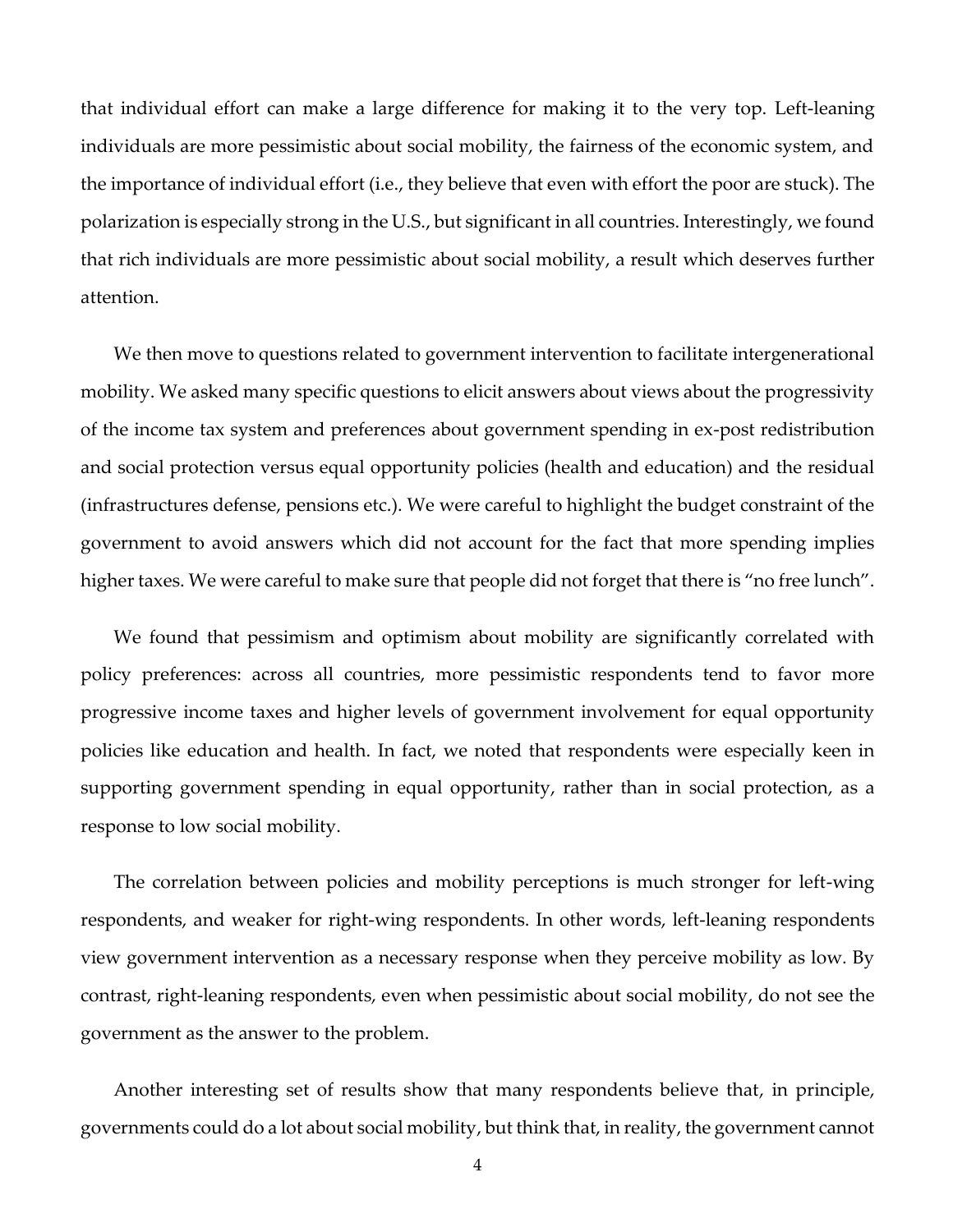be trusted. In other words, they think that the government *a priori* has the tools to reduce unequal opportunities, and that unequal opportunities are a serious problem, but are pessimistic about their governments, especially in France and Italy. In Italy, for instance, less than 10 per cent of the respondents believe that the economic system is fair and that there are good chances for everybody to make it economically. Less than 20 per cent believe that the reason for being poor is lack of effort or ability, as opposed to luck or other factors beyond your control. In France, views are slightly more optimistic, but not much better. As a comparison, about fifty per cent of Americans believe that the system is fair (this percentage reaches 70 per cent when considering only right-leaning Americans). Amongst the Europeans, the Swedes are more optimistic about "fairness" close. In addition, in France and Italy about 50 per cent of respondents believe that the government has the tool to increase social mobility and fairness, but less than 10 per cent of respondents trust the government! In other words, they think that things could be improved but their governments are not capable of achieving this goal. The questions are meant to capture a general notion of a generic government, not the "current" government.

We have also implemented a randomized information experiment in which we shift respondents' perceptions about mobility towards more pessimism for the "treated" groups and we do nothing for the "control" group. In other words, we prompted the treated group (half of the sample) to think that social mobility is lower than what they might think. We then compared the answers of the treated group versus the control group.

We observe political polarization is also visible in the treatment effects on policy preferences. Left-wing respondents who are treated significantly shift their policy preferences in the direction of supporting more redistribution, through the whole array of potential policies. On the other hand, there is barely any effect at all on their support for redistribution. The treatment is either "preaching to the choir", or "preaching to the deaf." Respondents who were already convinced that low social mobility was a problem (the left-wing respondents in particular) continue to believe in policy intervention to correct it, and the treatment further increases their support. They stand in contrast to those who do not favor extensive government intervention, who believe that